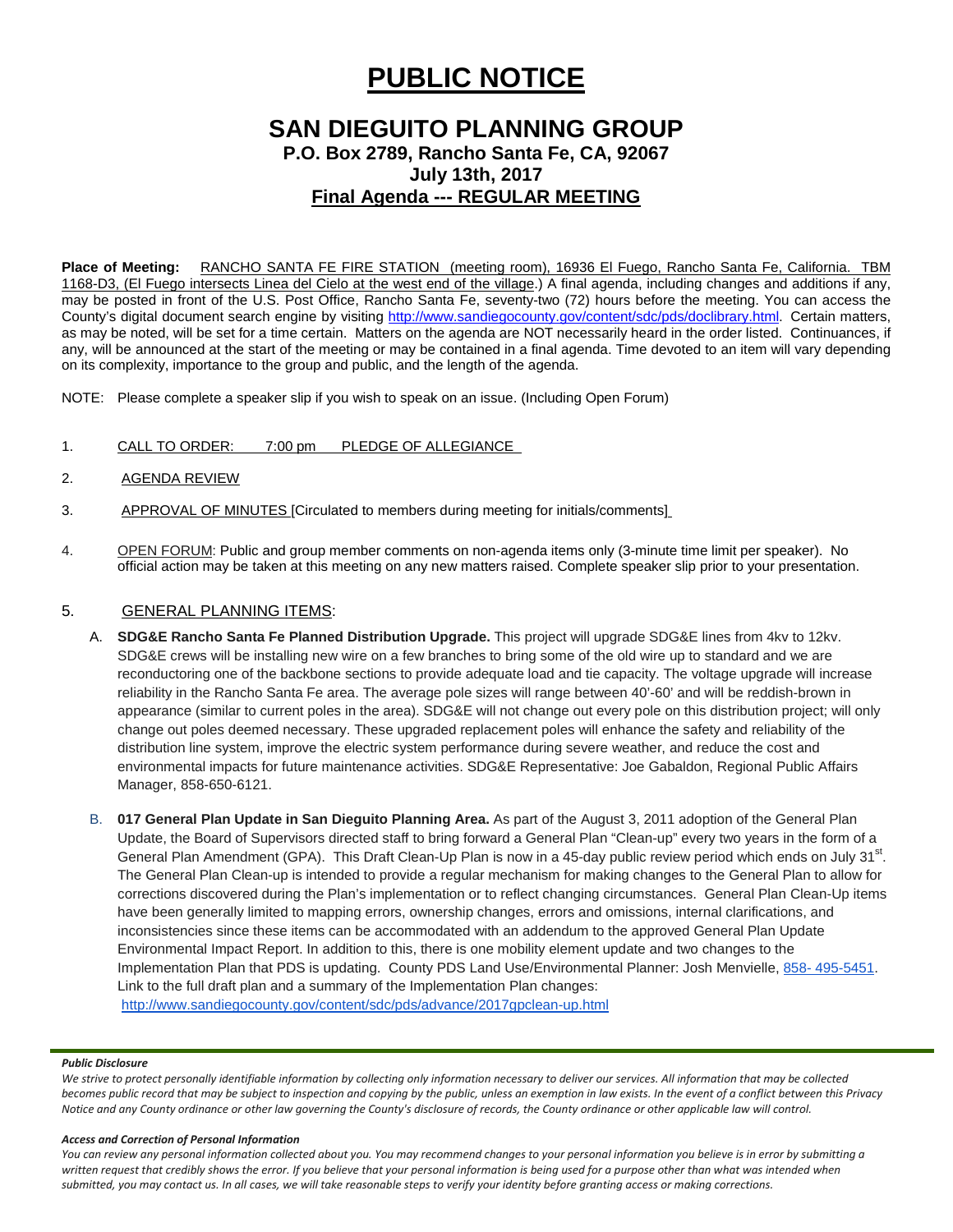A summary of the issues in the SDPG area:

| Community<br>Area        | <b>Proposed Change</b>                                                                      | <b>Basis for Change</b>            |  |  |
|--------------------------|---------------------------------------------------------------------------------------------|------------------------------------|--|--|
| San<br>Dieguito<br>SD301 | Redesignate one parcel from OS-C<br>to SR-10 and rezone from S80 to RR                      | Mapping Error - Private ownership  |  |  |
| San<br>Dieguito<br>SD302 | Redesignate one parcel purchased<br>by DPR from RL-20 to OS-C and<br>rezone from A70 to S80 | Ownership Change - DPR Acquisition |  |  |
| San<br>Dieguito<br>SD303 | Redesignate one parcel purchased<br>by DPR from RL-20 to OS-C and<br>rezone from A70 to S80 | Ownership Change - DPR Acquisition |  |  |
| San<br>Dieguito<br>SD304 | Redesignate four parcels from OS-C<br>to P/SP and rezone from S80 to RR.                    | Mapping Error - Public ownership   |  |  |

## 6. MAJOR PROJECTS AND LAND USE ITEMS:

- A. **PDS2016-TPM-21243, APN 265-260-20-00**. Tentative parcel map proposal to split existing 9.32 acre lot into 2 lots. Existing property contains ~13,000 sf main house and ~2,100 sf guest house. Application would provide a 2.86 acre lot with grading and utilities to create buildable pad near existing guest house. 18181 Via Roswitha, Rancho Santa Fe. Owner: Thomas Powell; Applicant's representative: Matt De Vincenzo, 858-597-2001; PDS Planner: Don Kraft, 858-694-3856; SDPG member: Tim Parillo, [415-238-6961.](tel:415-238-6961) *Continued to July 13th*
- B. **PDS2017-TM-5456TE Cielo De Lusardi Tentative Map Time Extension.** Proposed 19 lot subdivision on 270 acres, Lots 1-18 are single family residential and Lot 19 is a condominium lot for 19 air space units, located within the Rancho Cielo Estates, at end of Avenida Barranca, south of Cerro Del Sol and east of Via Dora, APNs 265-300-02, 265-300-03, 265-300- 05. Owner: Cielo 182 LLC & Lavender Hill Ranch LLC, [760-744-3133;](tel:(760)%20744-3133) Project Representative: Michael Levin, Excel Engineering, [760-745-8118;](tel:(760)%20745-8118) PDS Planner: Heather Steven, [858-495-5802;](tel:(858)%20495-5802) SDPG Member: Doug Dill, [760-736-4333.](tel:(760)%20736-4333) *D. Dill* will continue this item until the County can investigate the failure of the affected homes and provide more information to the group. *Continued to July 13th*
- C. **PDS2017-TM-5278TE Anderson Tentative Map Time Extension.** One 18.98 parcel proposed subdivision into 5 lots ranging from 2 to 8 acres, located at 20252 Elfin Forest Road, Elfin Forest, CA 92029, APN 679-100-12. Applicant: Eric Anderson, 760-471-1464; Project Contact: KARN Engineering & Surveying, Inc., 760-728-1134; PDS Planner: Lori V. Radcliffe-Meyers, 858-495-5340; SDPG Member: Doug Dill, 760-736-4333.
- D. **PDS2016-MUP-16-016, APN 267-161-05.** Application for major use permit to install 12 panel antennas, 9 RRUs and 5 Raycaps within a new 41' tall monoeucalyptus at 17576 Via Del Bravo, Rancho Santa Fe, to allow T-Mobile to relocate their antennas from a monopalm. Owner Crown Castle – Laura Whitten; Applicant Verizon Wireless, contact Jill Cleveland, Plancom Inc, [760-716-4833;](tel:(760)%20716-4833) PDS Planner: Morgan Norville, [Morgan.Norville@sdcounty.ca.gov,](mailto:Morgan.Norville@sdcounty.ca.gov) [858-495-5329;](tel:(858)%20495-5329) SDPG member: Don Willis, [858-922-4227.](tel:(858)%20922-4227)

#### *Public Disclosure*

*We strive to protect personally identifiable information by collecting only information necessary to deliver our services. All information that may be collected becomes public record that may be subject to inspection and copying by the public, unless an exemption in law exists. In the event of a conflict between this Privacy Notice and any County ordinance or other law governing the County's disclosure of records, the County ordinance or other applicable law will control.*

### *Access and Correction of Personal Information*

*You can review any personal information collected about you. You may recommend changes to your personal information you believe is in error by submitting a*  written request that credibly shows the error. If you believe that your personal information is being used for a purpose other than what was intended when *submitted, you may contact us. In all cases, we will take reasonable steps to verify your identity before granting access or making corrections.*